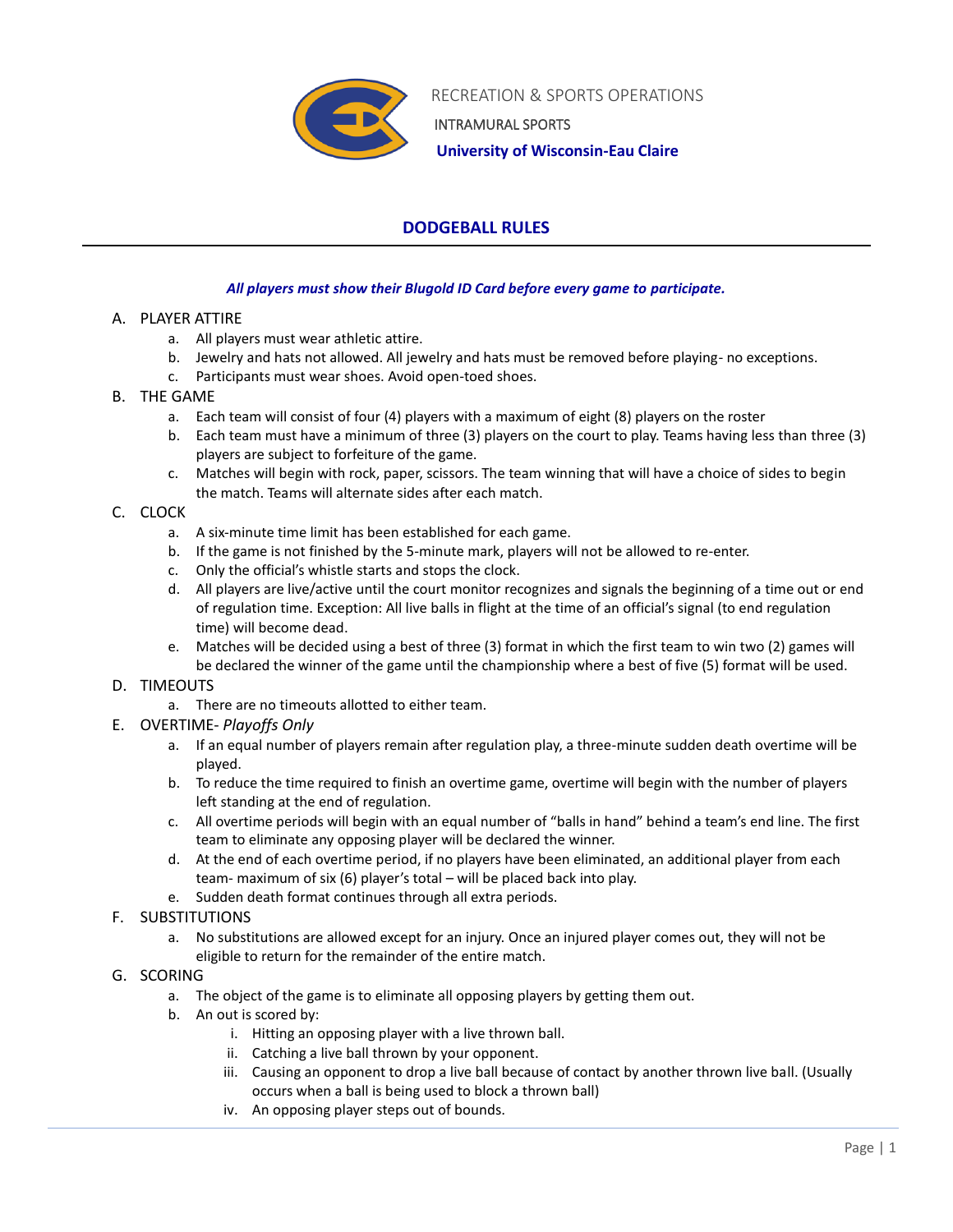#### H. PLAYER CONDUCT

- a. Abusive or insulting language, acts of unfair play, and managers, coaches, or substitutes on the field of play will result in suspension.
- b. Team conduct will be registered, by the officials, following the game, on a 0 to 6 scale.
- c. A team must maintain a minimum sportsmanship of 4 to remain in the tournament.

#### I. TEAM BOX

- a. Only players and one (**1**) coach may be on the sideline.
- b. All other fans and spectators must remain in the spectator viewing areas designated by the Competitive Sports staff.
	- i. Any player, coach, or fan that interferes with the play of the game is subject to removal from the playing area.

#### J. DEFINITION OF PLAYING TERMS

- a. The thrower is not out if they hit somebody above the head, however, the official or supervisor has the right to eject any player if they deem it to be intentional or the offense happens on multiple occasions.
- b. A live ball is defined as a thrown ball that strikes, or is caught by, an opposing player without contacting the ground, another player, or ball.
- c. A double out occurs when a live ball hits two (2) players and then falls to the ground. Both players are out. If a player catches a ball in fair territory and his/her momentum causes him/her to go out of bounds, that player is still in.
- d. A player may block a thrown ball with a ball being held, provided the held ball is not dropped because of the contact with the thrown ball. Note: A ball deflecting off a held ball and striking the holder is still a live ball and that person will be considered out. If the deflected ball hits another player on that team, that player will be out. The ball is not dead until it hits the wall or floor.

#### e. **Beginning the Game**

- **i.** Prior to beginning a game, an equal number of dodgeballs are placed along the centerline on each side of the center hash mark. A standard game consists of six (6) balls lying on the centerline. Players then take a position behind their end line.
- **ii.** Following a signal by the official, teams may approach the centerline to retrieve the balls. Teams may only retrieve balls placed to the right (as they face the centerline) of the hash mark. If balls remain on the centerline after a team has retrieved and moved their balls beyond the attack line, those balls may be retrieved by either team.

## f. **Opening Rush**

**i.** Each ball retrieved at the opening rush must first be taken beyond the attack line and into the team's backcourt before it may be legally thrown at an opponent. Example: Following the opening whistle, a player rushes and is the first to secure a ball from the centerline. That player must then carry or pass the ball into his/her backcourt (whole body must cross the attack line) before it may be legally thrown at an opponent.

#### g. **Stalling and Five Second Violation**

- **i.** A team trailing during a regulation game must be given the opportunity to eliminate an opposing player. This requires a ball to be at the disposal of the trailing team.
- **ii.** It is illegal for the leading team to control all the balls for more than five seconds. If the leading team controls all the balls they must make a legitimate effort to get at least one ball across the opponent's backcourt. If this is not done within five seconds, a five second violation will be called. A team may avoid a five second violation by throwing or rolling a ball into the opponent's backcourt. This is done by throwing the ball over and through an opponent's end line. Note: Only a court monitor or official may call a five second violation.

#### h. **Penalty for Five Second Violation**

- **i.** First Violation: Stoppage of play and the balls will be divided evenly between the teams. Play will continue with "balls in hand."
- **ii.** Second Violation: Free throw for the opposing team a penalty in which one player is allowed an obstructed throw at his/her opponents without risk of elimination. This is possible because a caught free throw does not result in an out for the thrower.
- **iii.** Third Violation: Ejection of one player from the offending team.